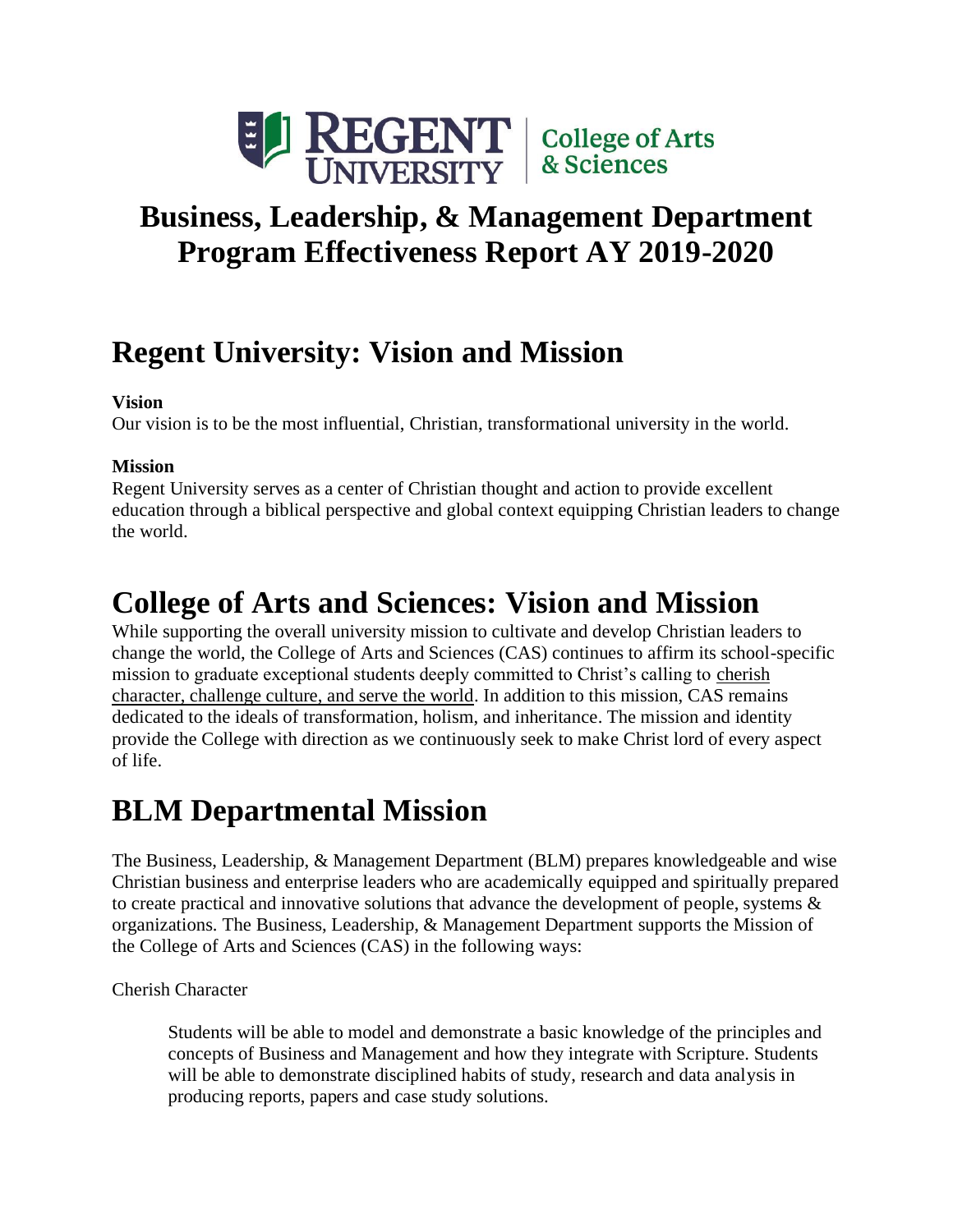#### Challenge Culture

Students will be able to develop well-written organized reports and/or presentations that explain findings, advance missional strategies and justify recommendations. Students will be able to apply Biblical and legal concepts in their approach to ethical decision-making in dealing with stakeholders and recommending solutions.

#### Serve the World

Students will be able to apply biblical principles and theological concepts to develop leadership practices that model Christ's model of service to their organizations and their fellow man. Students will be able to synthesize the fundamental elements of a Christian worldview and their mastery of business concepts to apply effective solutions to solve organizational problems.

## **BLM Program Distinctives**

- Entrepreneurial in approach: this means that we consider all of our programs from the perspective of the entrepreneurial mindset, and how each of these programs support new business development and success in small and medium-sized businesses.
- Global in scope: this means we have made an effort to consolidate content and leverage our curriculum to offer the most impact with the least amount of required credits.
- Practical in application: this means that all of our assignments our case studies, our exercises, our final projects - are all looking ahead to the projects and activities that students will be doing in an actual business setting.
- Theologically engaged: our focus is on training Christians who work in business, not in business persons who are Christians. We want them to know and discern well the scripture and their discipline, and to be exceptional at integrating faith and their work.

## **Program Learning Objectives and Related Outcomes:**

The following information is included in every BLM syllabus and was the basis of our recent Graduating Student Survey:

**PLO 1** The Business, Leadership, & Management Department prepares students to analyze business theories and operational functions in the light of God's revealed truth.

- 1. Students will be able to explain foundational principles and concepts of the discipline / major.
- 2. Students will be able to apply discipline-based tools to discipline workplace practices.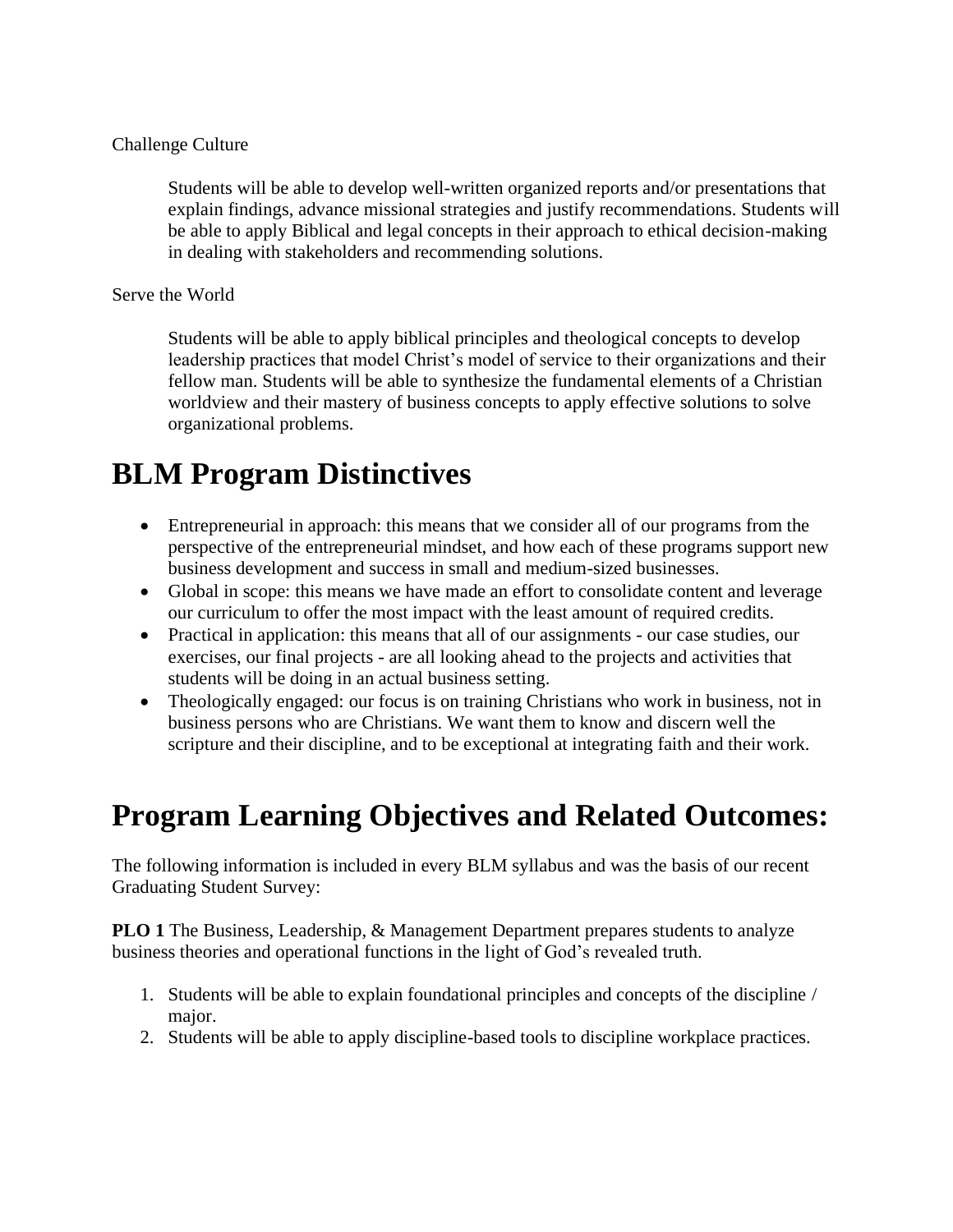**PLO 2** The Business, Leadership, & Management Department prepares students to apply professional, ethical, and responsible entrepreneurial behaviors to tangible business situations from a Biblical worldview.

- 3. Students will be able to apply biblical concepts and principles to discipline practices, and ethical decision-making in dealing with stakeholders and recommending solutions.
- 4. Students will be able to synthesize the fundamental elements of the discipline to apply solutions to solve business cases.

**PLO 3** The Business, Leadership, & Management Department prepares students to recommend solutions to real-world problems based on strategic business applications and data-driven assessments.

- 5. Students will be able to synthesize and evaluate relevance of data.
- 6. Students will be able to develop well-written organized reports and/or presentations that explain findings and justify recommendations

## **Performance Measures:**

Tools used to measure BLM student performance and Departmental effectiveness included the following:

- **1.** Student Academic Performance: Peregrine Academics Assessment
- **2.** Stakeholder Feedback: Graduating Student Survey and Alumni Data (All BLM Majors)
- **3.** Unit Performance: Two Measures
	- a. Program Retention Data for this report, focused on 2 major programs: BS in Accounting and BS in Business
	- b. Program Graduation Rates for this report, focused on 2 major programs: BS in Accounting and BS in Business
- **4.** Faculty Continual Improvement: Participation in Teacher Education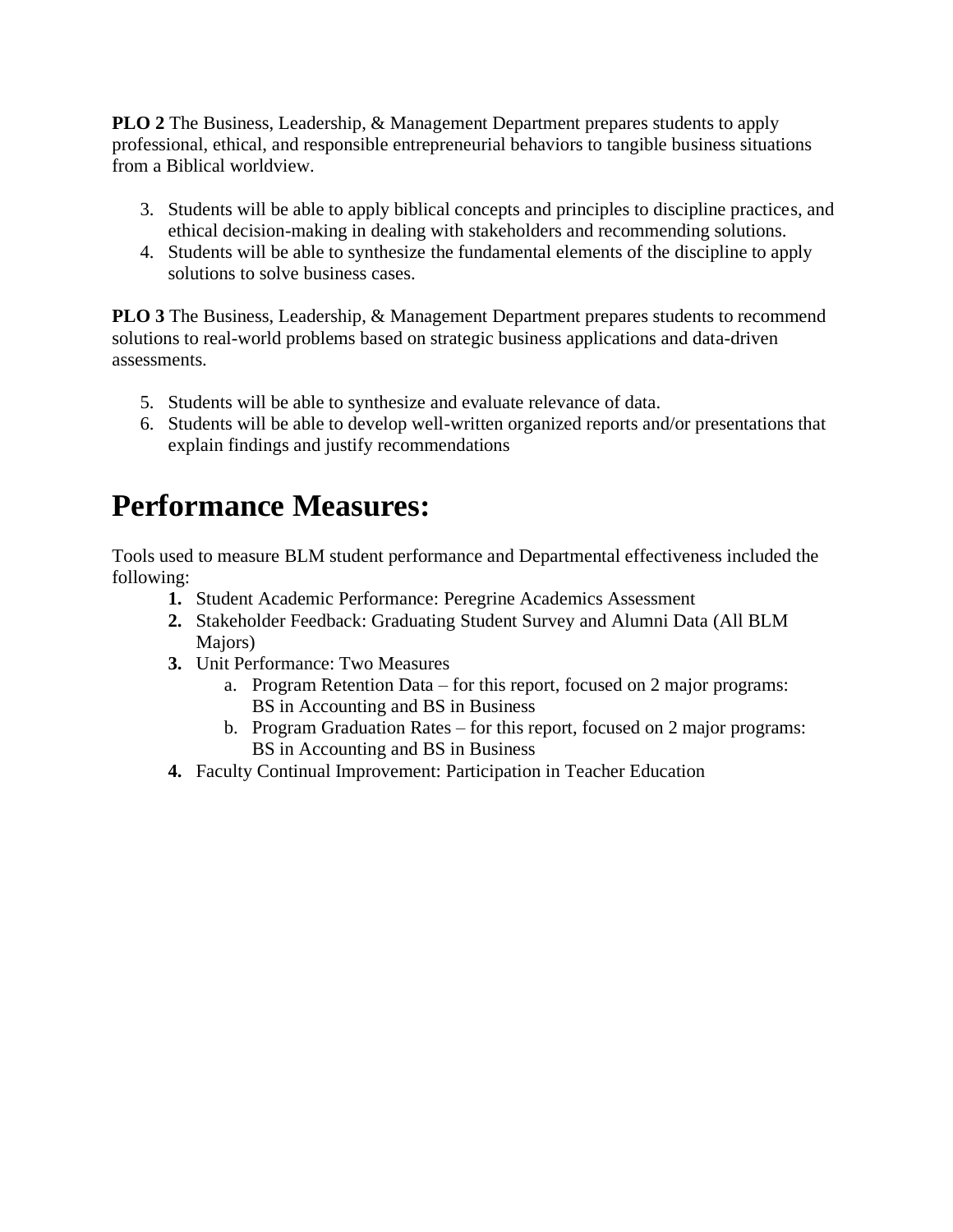#### **1. Student Academic Performance: Peregrine Academics Assessment**

An overview of who is taking this exam -

- This exam for outbound seniors is deployed in all on-campus and online BUSN 470 classes.
- The assessment measures our students' proficiency in five core disciplines: Accounting, Business Finance, Business Integration and Strategic Management, Microeconomics, and Marketing.
- The following summaries review the performance of the BS in Accounting major students who have taken the exam  $(N = 17)$ ; following this will be the results from the BS in Business major students who have taken the exam  $(N = 84)$ .

## **An Overview of Regent's CAS Undergraduate BS in Accounting Major Program Results**



### **This table represents the following:**

Regent University's CAS undergraduate BS in Accounting major program who have successfully completed this exam  $(N = 17)$  and spent more than 20 minutes testing in comparison to Universities with ACBSP accreditation  $(N = 127)$ .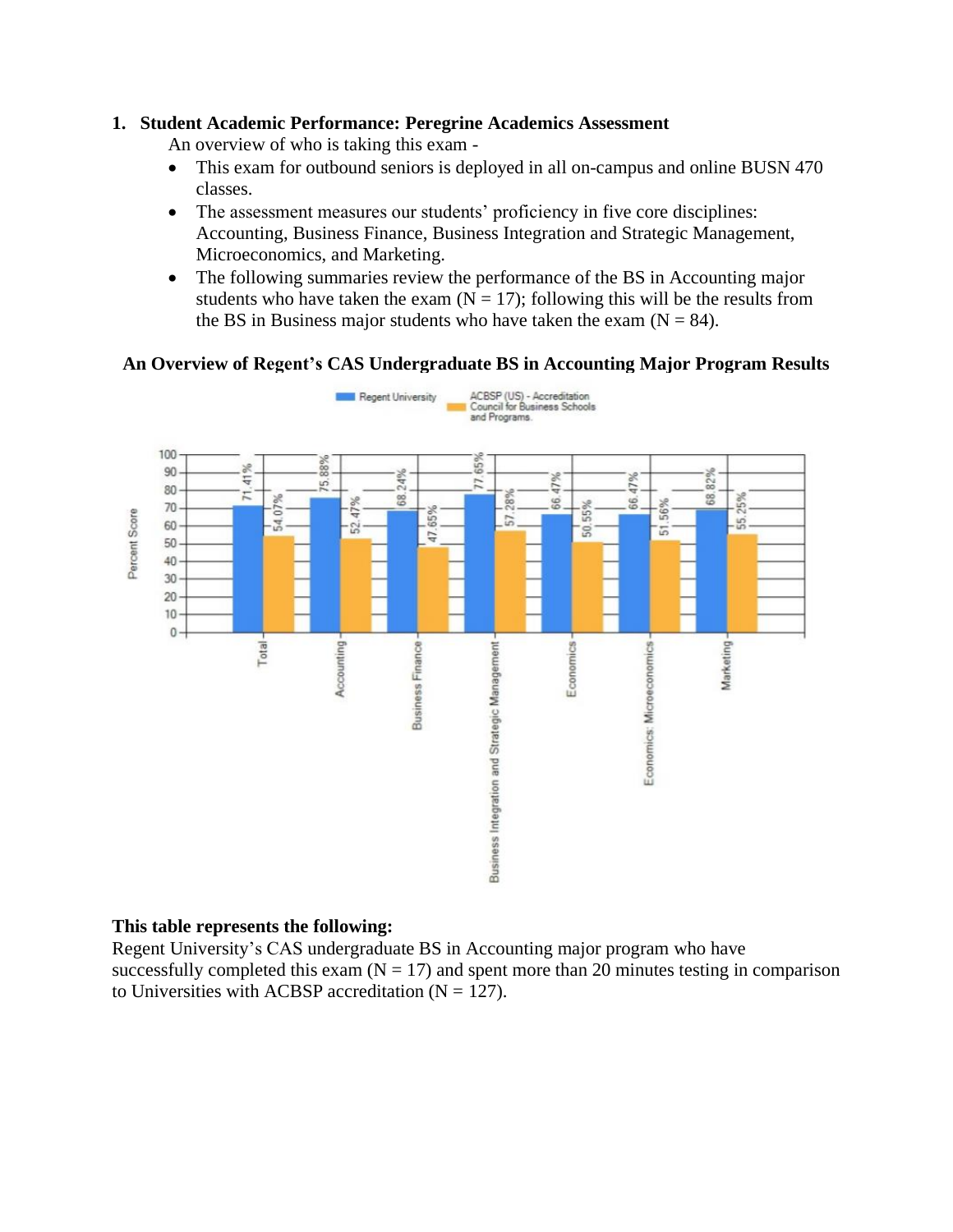

### **BS in Accounting Subject Score Comparison with ACBSP Schools**

#### **This table represents the following:**

A comparison of the outbound exam total and individual subject area results from Regent University's CAS undergraduate students in the specific knowledge of accounting content in comparison with students from all participating schools drawn from the following groups:

• A national comparison to Universities with ACBSP accreditation  $(N = 127)$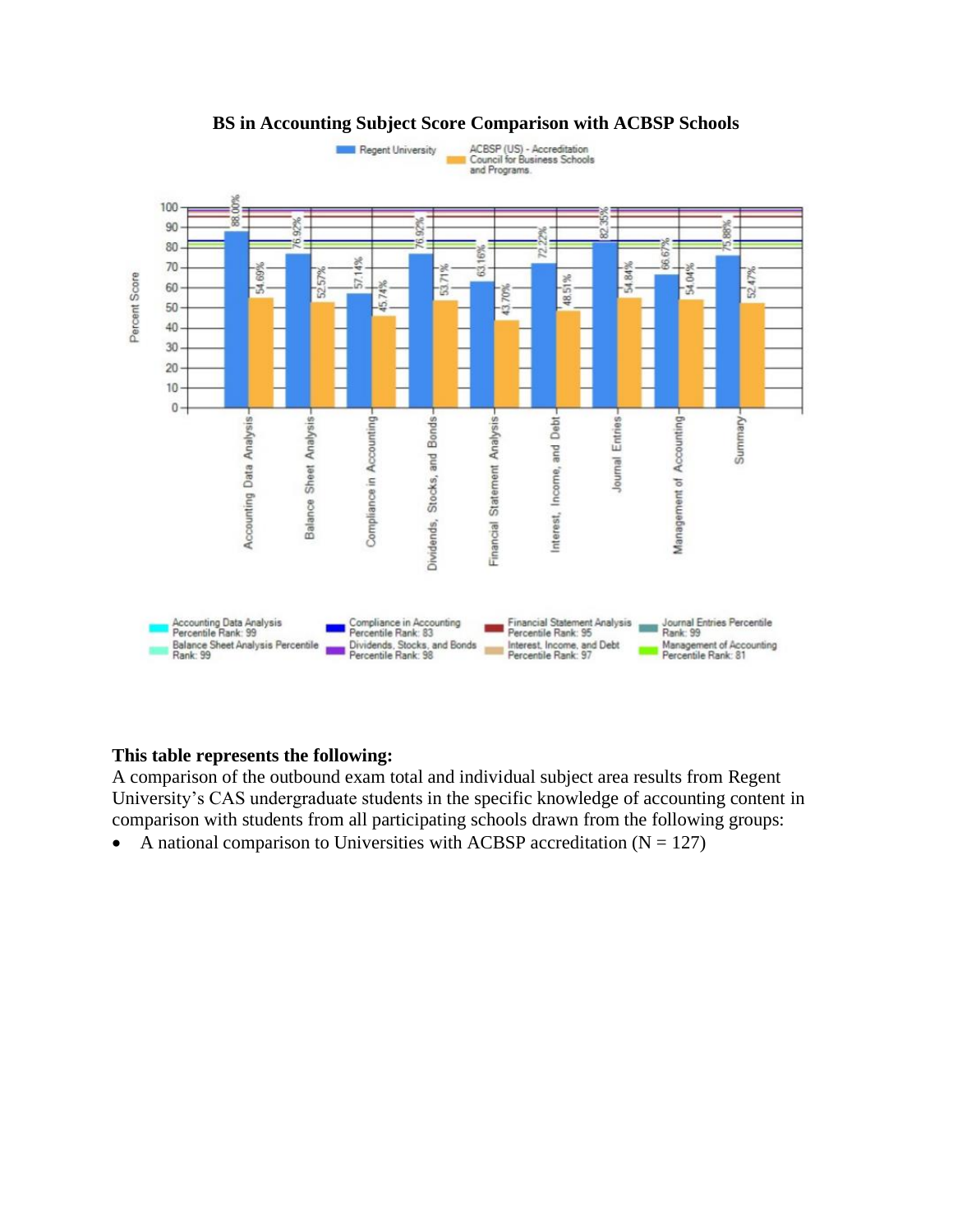

## **An Overview of Regent's CAS Undergraduate BS in Business Major Program Results Outbound Exam Total Results Compared to the Different Aggregate Pools**

## **This table represents the following:**

A comparison of the outbound exam total and individual subject area results from Regent University's CAS undergraduate BS in Business major students ( $N = 84$ ) in comparison with students from all participating schools drawn from the following groups:

- Regional Universities with SACS accreditation  $(N = 54)$ ;
- Privately-owned Not-for-Profit schools [like Biola, Cal Baptist, Cedarville, Indiana Wesleyan and SNHU] ( $N = 122$ );
- A national comparison to Universities with ACBSP accreditation  $(N = 127)$ ;
- A national comparison to Faith-based Universities  $(N = 91)$ ;
- Privately-owned Universities [like American Public University, Capella, Grand Canyon and Liberty]  $(N = 161)$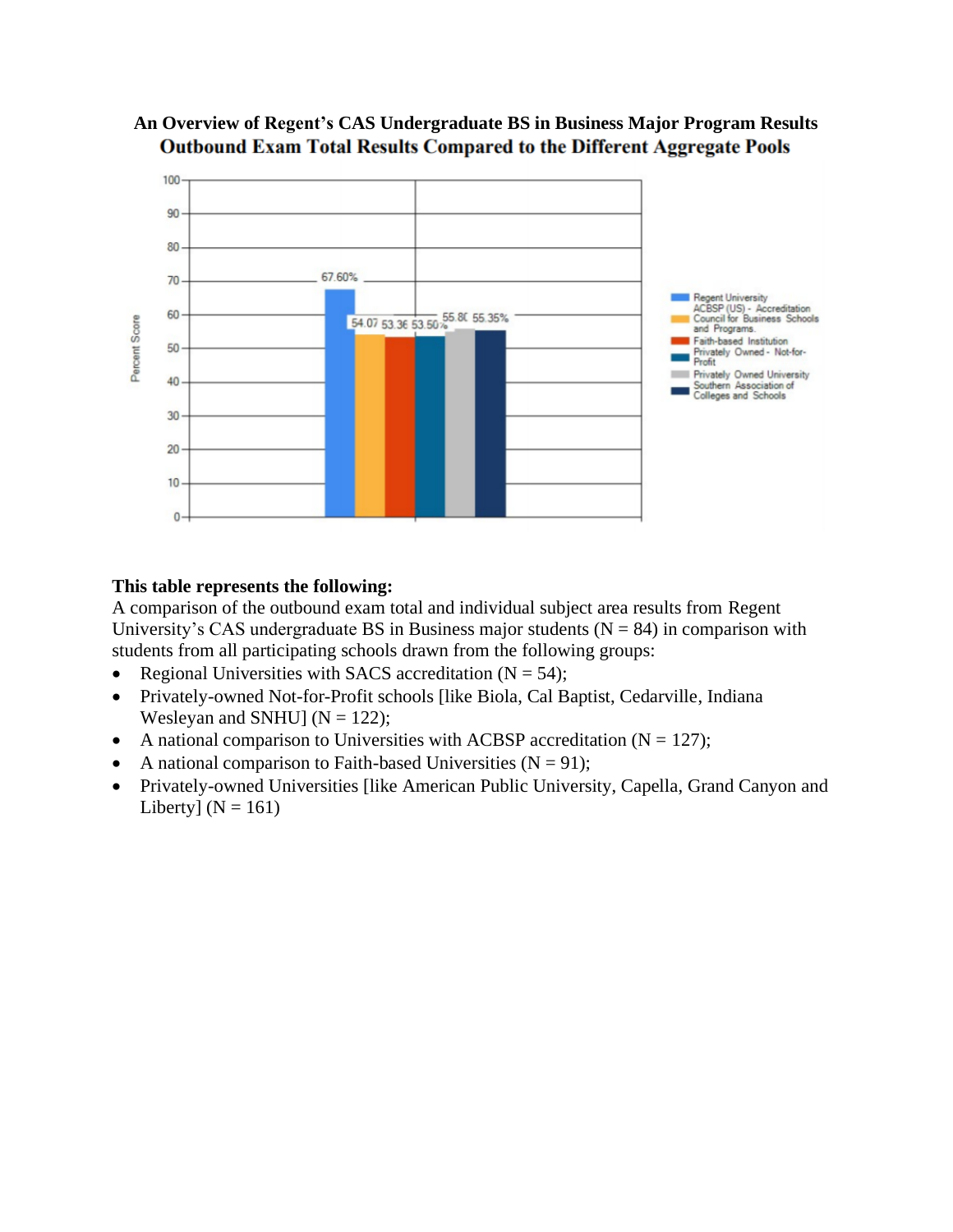**BS in Business Individual Subject Score Analysis with Comparison Schools**





#### **Comparison of Outbound Exam Results with Outbound Exam Aggregate Results: Business Finance**

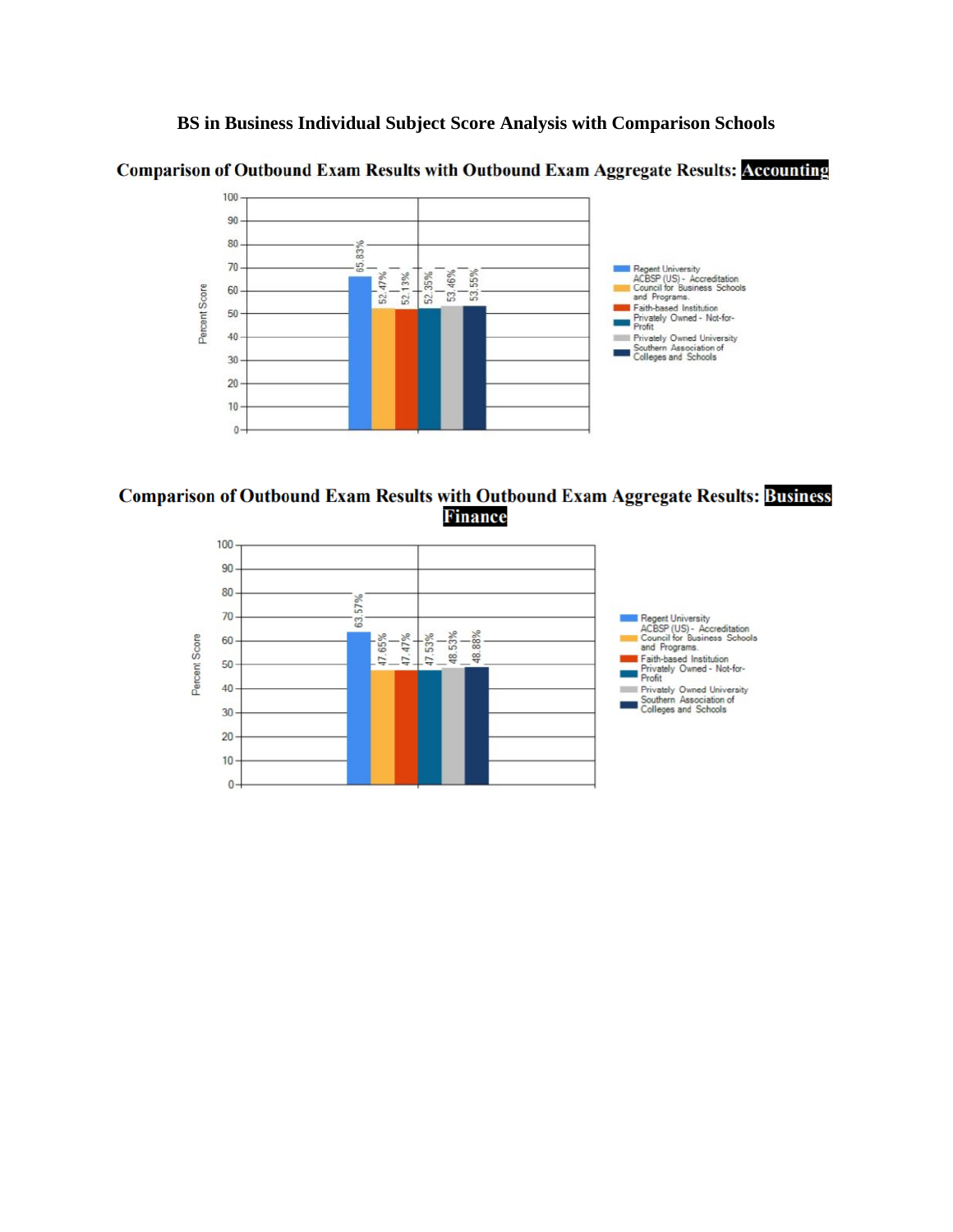### **Comparison of Outbound Exam Results with Outbound Exam Aggregate Results: Business Integration and Strategic Management**



#### **Comparison of Outbound Exam Results with Outbound Exam Aggregate Results: Deonomics: Microeconomics**



#### **Comparison of Outbound Exam Results with Outbound Exam Aggregate Results: Marketing**

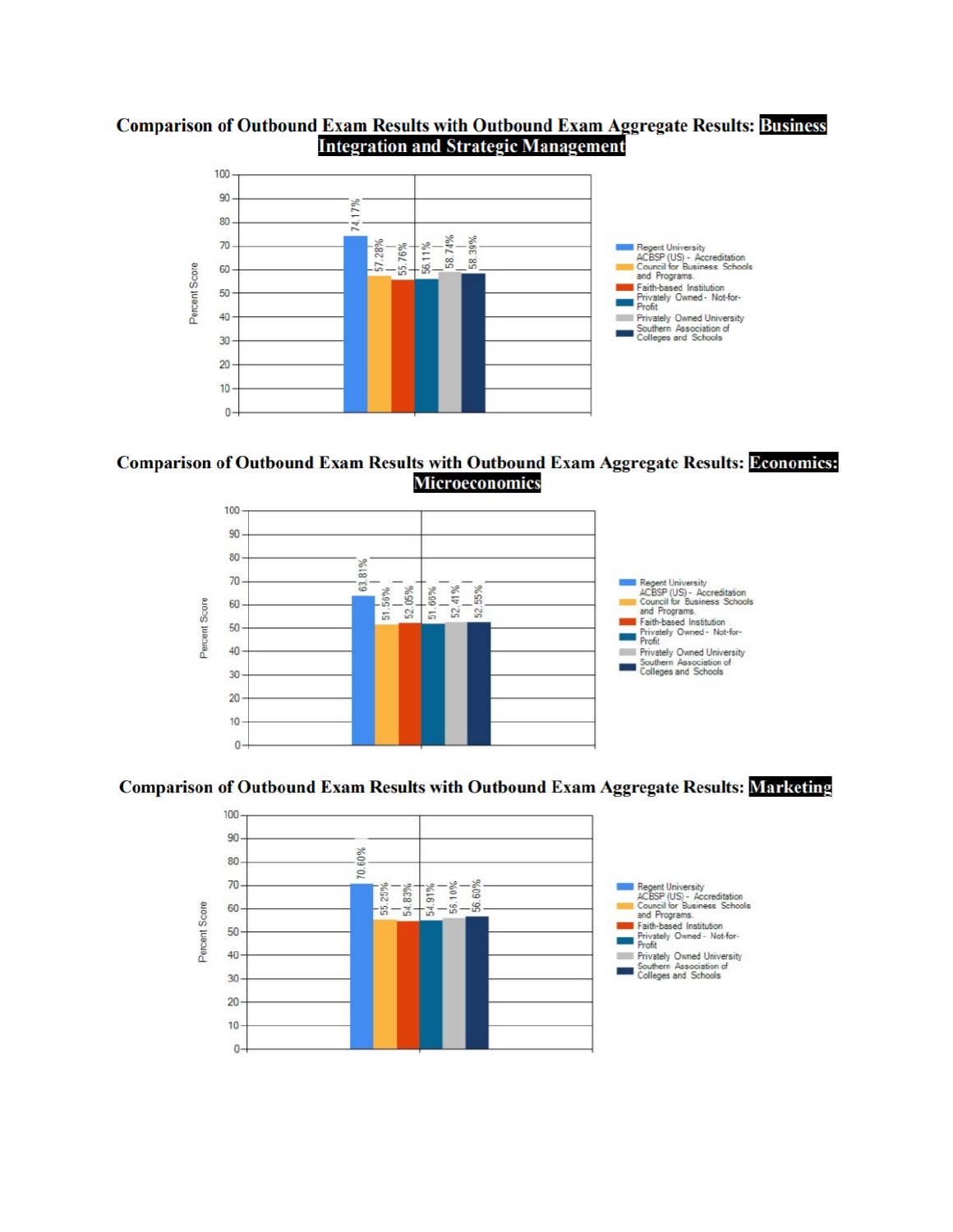### **2. Stakeholder Feedback: Graduating Student Survey and Alumni Data (All BLM Majors)**

Last year (AY 2018-2019), we sent a survey out to all alumni of the BLM Major programs ( $N =$ 60). These "graduates" were asked to evaluate the effectiveness of the program based on our program learning objectives. This academic year (2019-2020), we took advantage of access to the complete student major distribution list. We sent a survey out to all students, specifically looking for students who were either working in the field of study – in order to compare the effectiveness of content and the application of content to their current work situation – or students who had recently graduated and who were working in their field of study. Below we will provide first the overall results of the survey  $(N = 42)$ ; and then we will break it down by the subsets identified.

The survey results indicated that 92.8% of the BLM students who responded indicated that they believed the knowledge of the principles and concepts learned in their major program helped them to attain a level of success on the job with a proficient or superior up to an exemplary level. Of the group of students who self-identified as graduates of the program, 66% were working in their field of study – half for less than 5 years; and half for more than 5 years. So this feedback is particularly valuable as to the long-term effectiveness of the instruction. Of this group working in the field of study – the scores on all the survey questions were either Superior or Exemplary – the highest ratings.

The survey results indicated that 78.6% of the BLM students who responded believed that they were trained with exemplary or superior skills and knowledge to apply Biblical concepts and principles to their discipline. If we add proficiency to this the total group with the confidence to integrate their faith in their discipline exceeds 95% of all respondents. The responses were similar and more pronounced when it came to the respondents' confidence with ethical decisionmaking in the discipline: 83.3% believed that they were equipped with exemplary or superior skills and knowledge in this area. Adding those expressing proficiency brings this total to almost 98% of all respondents.

95.2% of the BLM students who responded with a proficient or superior or up to an exemplary level indicated that they were confident to be able to apply the fundamental elements of their discipline in solving important cases on the job. This same number of BLM students who responded (95.2%) expressed confidence at a proficient or superior up to an exemplary level that they had the knowledge and understanding to be able to synthesize and evaluate the relevance of data in their major field, to aid decision-making and support the growth of their organizations.

Ten students indicated that they were working in the field of study correlated to their degree program for more than 5 years. 70% of these students were current students, the other 30% had graduated but less than two years ago. Taking the narrative terms and converting the scale to raw data (Likert Scale 1-5 with 5 being Exemplary), the average scoring on questions related to the strength of the program for this group of students was 4.0 out of 5. Of the students who were recent graduates, less than two years, who have worked in their field of study for more than 5 years, the average score on questions related to the strength of the program was 4.6 out of 5.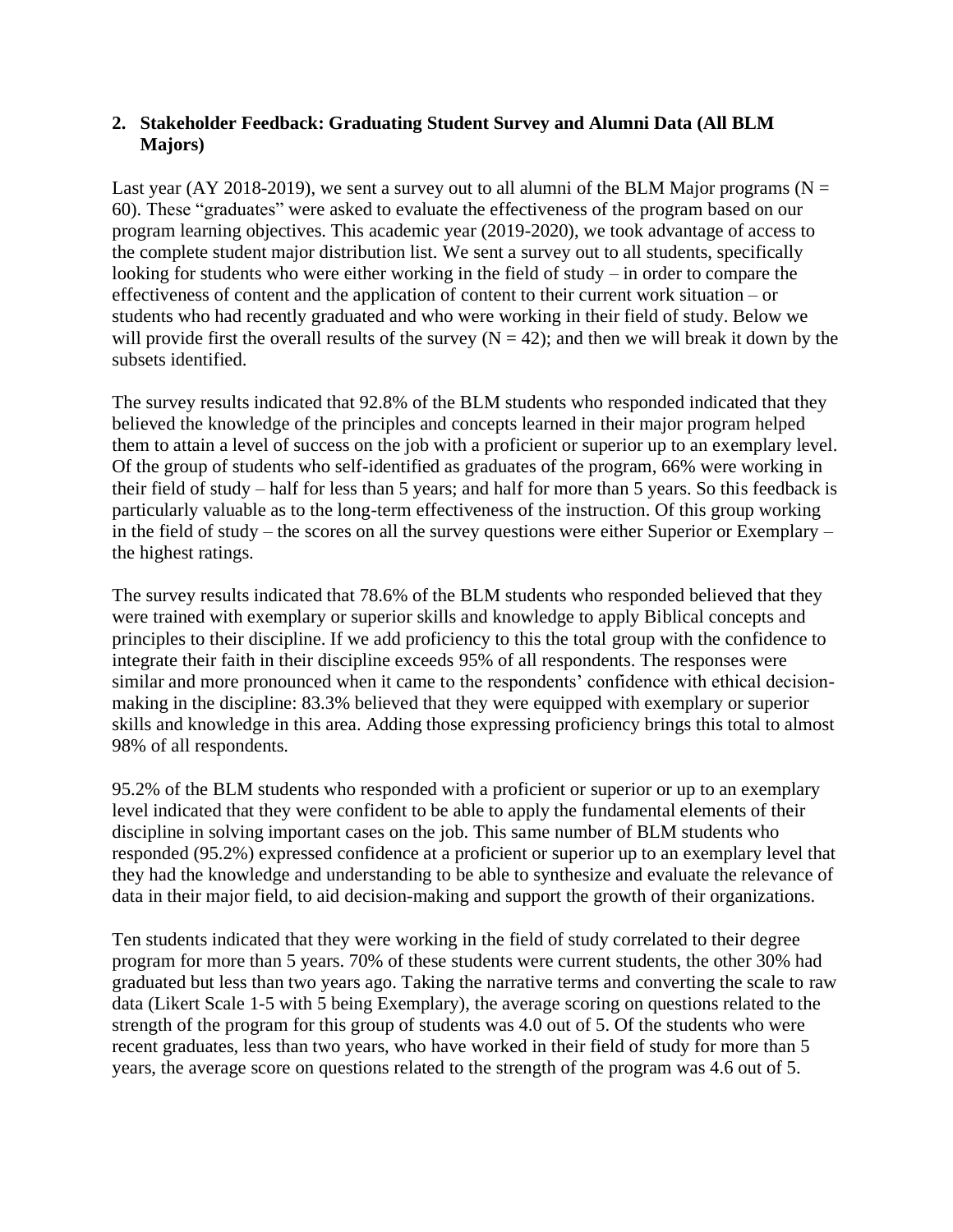One of the weaknesses of this type of internal survey is that it did not give us feedback from students who had been out of school for more than 2 years. Of the distribution results, 79% of the results came from current students; while 21% came from graduates, but those out of school less than 2 years. It was hoped that we might have access to the emails of students who had graduated from the university two years or longer. None of the respondents fell in this category. So the information as applied may not give a long-term view of the effectiveness of the content instruction.

**Student Survey Results: Comparing Graduating Students and Alumni Data** Below is a summary of how the respondents rated the program in each outcome area in AY 2019-2020 ( $N = 42$ ). These results are compared to the Alumni Survey conducted last Academic Year 2018-2019 ( $N = 60$ ).

### **Please rate how your degree program at Regent University prepared you for success in your current position.**

*In thinking about your degree field, how useful was the content and instruction in your degree program in preparing you to:*

| 1. Understand the foundational principles and concepts of Business and Management ?           |                                                    |  |  |  |  |
|-----------------------------------------------------------------------------------------------|----------------------------------------------------|--|--|--|--|
| 2018-2019 Results ( $N = 60$ )                                                                | 2019-2020 Results ( $N = 42$ )                     |  |  |  |  |
| 47% listed their program as <b>Exemplary</b> in                                               | 28.6% listed their program as <b>Exemplary</b> in  |  |  |  |  |
| this area                                                                                     | this area                                          |  |  |  |  |
| 42.9% listed their program as Superior in<br>43% listed their program as <b>Proficient</b> in |                                                    |  |  |  |  |
| this area                                                                                     | this area                                          |  |  |  |  |
| 8% listed their program as <b>Developing</b> in                                               | 21.3% listed their program as <b>Proficient</b> in |  |  |  |  |
| this area                                                                                     | this area                                          |  |  |  |  |
| 2% listed their program as Unsatisfactory in                                                  | 4.8% listed their program as <b>Developing</b> in  |  |  |  |  |
| this area                                                                                     | this area                                          |  |  |  |  |
|                                                                                               | 2.4% listed their program as Unsatisfactory        |  |  |  |  |
|                                                                                               | in this area                                       |  |  |  |  |

1. Understand the foundational principles and concepts of Business and Management?

#### 2. Apply discipline-based tools to workplace practices?

| 2018-2019 Results ( $N = 60$ )                   | 2019-2020 Results ( $N = 42$ )              |  |  |  |  |
|--------------------------------------------------|---------------------------------------------|--|--|--|--|
| 45% listed their program as Exemplary in         | 31.0% listed their program as Exemplary in  |  |  |  |  |
| this area                                        | this area                                   |  |  |  |  |
| 45% listed their program as <b>Proficient</b> in | 35.7% listed their program as Superior in   |  |  |  |  |
| this area                                        | this area                                   |  |  |  |  |
| 7% listed their program as <b>Developing</b> in  | 19.1% listed their program as Proficient in |  |  |  |  |
| this area                                        | this area                                   |  |  |  |  |
| 3% listed their program as Needs                 | 14.3% listed their program as Developing in |  |  |  |  |
| <b>Improvement</b> in this area                  | this area                                   |  |  |  |  |

3. Apply Biblical concepts and principles to your discipline practices?

| 2018-2019 Results ( $N = 60$ )                  | 2019-2020 Results (N = 42)                               |
|-------------------------------------------------|----------------------------------------------------------|
| 59% listed their program as <b>Exemplary</b> in | <b>54.8%</b> listed their program as <b>Exemplary</b> in |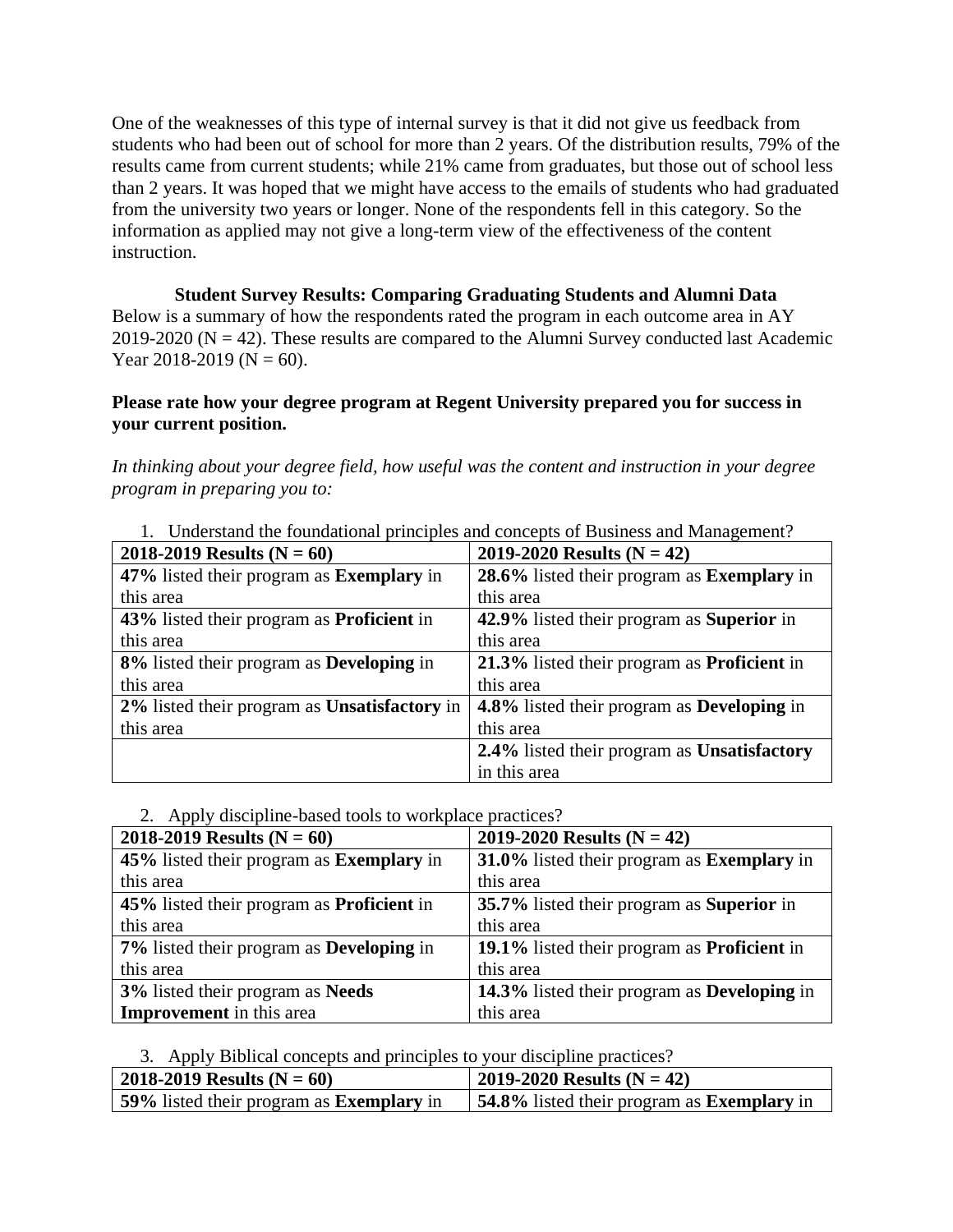| this area                                        | this area                                          |
|--------------------------------------------------|----------------------------------------------------|
| 29% listed their program as <b>Proficient</b> in | 23.8% listed their program as Superior in          |
| this area                                        | this area                                          |
| 10% listed their program as <b>Developing</b> in | 16.7% listed their program as <b>Proficient</b> in |
| this area                                        | this area                                          |
| 2% listed their program as Needs                 | 4.8% listed their program as Developing in         |
| <b>Improvement</b> in this area                  | this area                                          |

4. Encourage ethical decision-making in dealing with stakeholders and recommending solutions?

| 2018-2019 Results ( $N = 60$ )                   | 2019-2020 Results ( $N = 42$ )                     |  |  |  |  |
|--------------------------------------------------|----------------------------------------------------|--|--|--|--|
| 61% listed their program as Exemplary in         | 59.5% listed their program as Exemplary in         |  |  |  |  |
| this area                                        | this area                                          |  |  |  |  |
| 25% listed their program as <b>Proficient</b> in | 23.8% listed their program as Superior in          |  |  |  |  |
| this area                                        | this area                                          |  |  |  |  |
| 14% listed their program as <b>Developing</b> in | 14.3% listed their program as <b>Proficient</b> in |  |  |  |  |
| this area                                        | this area                                          |  |  |  |  |
|                                                  | 2.4% listed their program as Unsatisfactory        |  |  |  |  |
|                                                  | in this area                                       |  |  |  |  |

**5.** Apply the fundamental elements of your discipline to solve important cases?

| 2018-2019 Results ( $N = 60$ )                   | 2019-2020 Results ( $N = 42$ )                     |  |  |  |
|--------------------------------------------------|----------------------------------------------------|--|--|--|
| 42% listed their program as <b>Exemplary</b> in  | 40.5% listed their program as <b>Exemplary</b> in  |  |  |  |
| this area                                        | this area                                          |  |  |  |
| 48% listed their program as <b>Proficient</b> in | 33.3% listed their program as <b>Superior</b> in   |  |  |  |
| this area                                        | this area                                          |  |  |  |
| 98% listed their program as <b>Developing</b> in | 21.4% listed their program as <b>Proficient</b> in |  |  |  |
| this area                                        | this area                                          |  |  |  |
| 2% listed their program as Unsatisfactory in     | 2.4% listed their program as Developing in         |  |  |  |
| this area                                        | this area                                          |  |  |  |
|                                                  | 2.4% listed their program as Unsatisfactory        |  |  |  |
|                                                  | in this area                                       |  |  |  |

**6.** Synthesize and evaluate relevance of data in your degree field?

| 2018-2019 Results ( $N = 60$ )<br>2019-2020 Results ( $N = 42$ ) |                                                         |  |  |  |  |
|------------------------------------------------------------------|---------------------------------------------------------|--|--|--|--|
| 42% listed their program as <b>Exemplary</b> in                  | 35.7% listed their program as <b>Exemplary</b> in       |  |  |  |  |
| this area                                                        | this area                                               |  |  |  |  |
| 40% listed their program as <b>Proficient</b> in                 | <b>38.1%</b> listed their program as <b>Superior</b> in |  |  |  |  |
| this area                                                        | this area                                               |  |  |  |  |
| 12% listed their program as <b>Developing</b> in                 | 21.4% listed their program as <b>Proficient</b> in      |  |  |  |  |
| this area                                                        | this area                                               |  |  |  |  |
| 5% listed their program as Needs                                 | 2.4% listed their program as Developing in              |  |  |  |  |
| <b>Improvement</b> in this area                                  | this area                                               |  |  |  |  |
| 2% listed their program as Unsatisfactory in                     | 2.4% listed their program as Unsatisfactory             |  |  |  |  |
| this area                                                        | in this area                                            |  |  |  |  |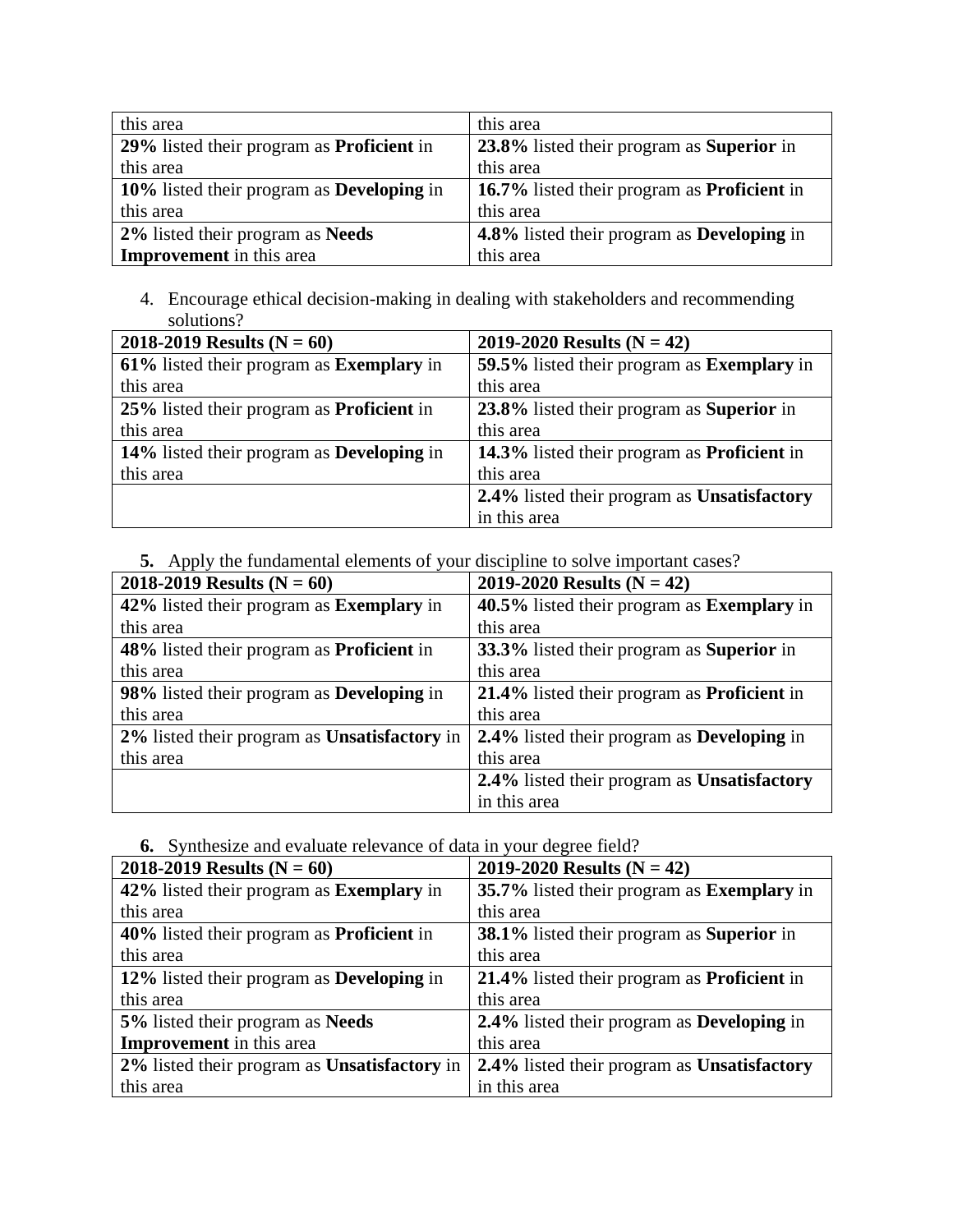**7.** Develop well-written organized reports and/or presentations that explain findings and justify recommendations?

| 2018-2019 Results ( $N = 60$ )<br>2019-2020 Results ( $N = 42$ ) |                                                    |  |  |  |
|------------------------------------------------------------------|----------------------------------------------------|--|--|--|
| 50% listed their program as <b>Exemplary</b> in                  | 45.2% listed their program as <b>Exemplary</b> in  |  |  |  |
| this area                                                        | this area                                          |  |  |  |
| 38% listed their program as <b>Proficient</b> in                 | 33.3% listed their program as <b>Superior</b> in   |  |  |  |
| this area                                                        | this area                                          |  |  |  |
| 7% listed their program as <b>Developing</b> in                  | 14.3% listed their program as <b>Proficient</b> in |  |  |  |
| this area                                                        | this area                                          |  |  |  |
| 5% listed their program as Needs                                 | 4.8% listed their program as Developing in         |  |  |  |
| <b>Improvement</b> in this area                                  | this area                                          |  |  |  |
|                                                                  | 2.4% listed their program as Unsatisfactory        |  |  |  |
|                                                                  | in this area                                       |  |  |  |

#### **3. Unit Performance: Two Measures**

• **Program Retention Data – for this report, focused on 2 major programs: BS in Accounting and BS in Business**

The retention rates illustrated below are based on the cohort of degree-seeking students who first enrolled in their degree program in a specific academic year and either returned in the same academic year or subsequent academic year. For example, students who first enrolled in either fall 2018, spring 2019, or summer 2019 and returned within the same 2018-2019 academic year or within the subsequent academic year 2019-2020. Students who graduated are also included in the retention rates.

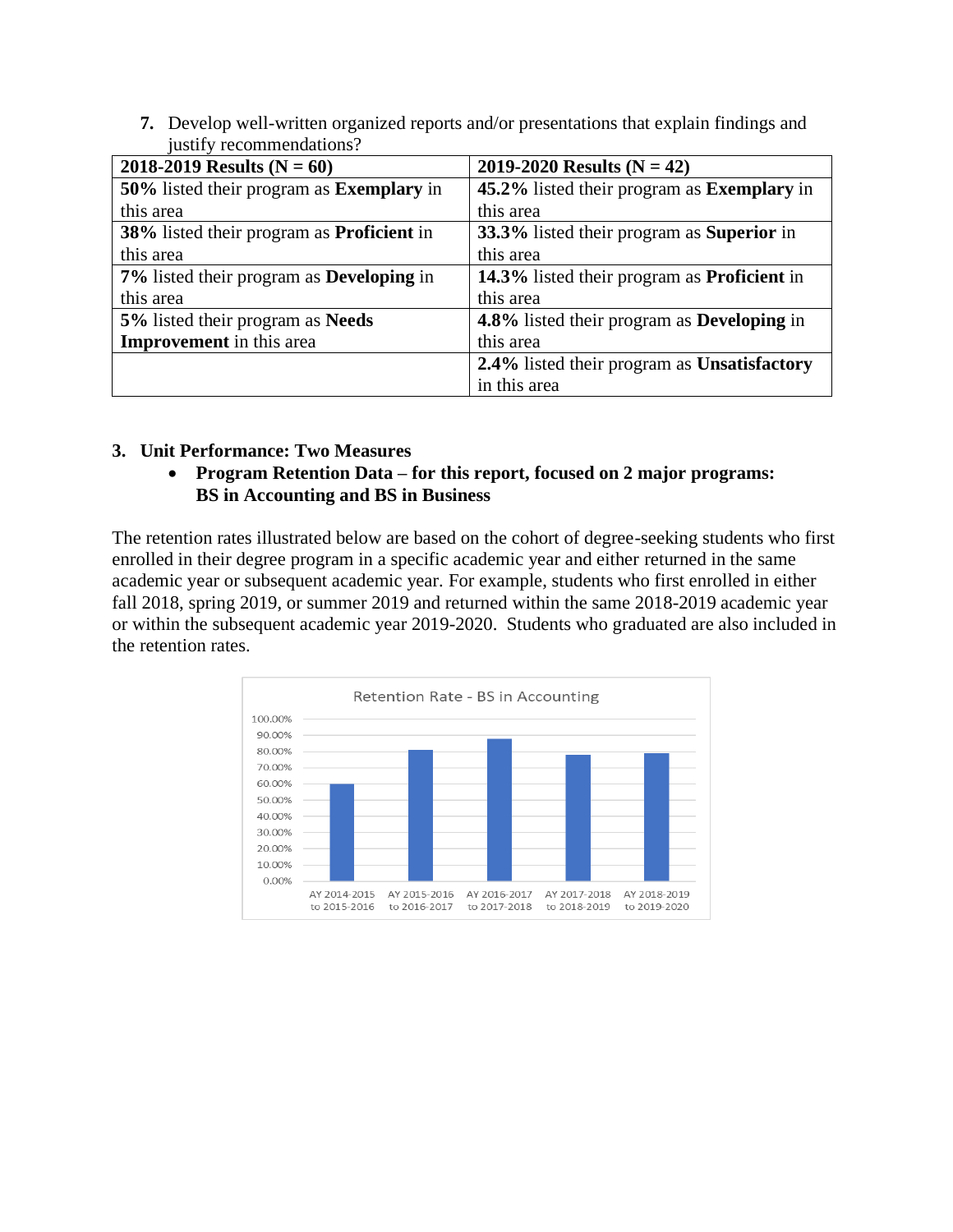

| Program                     | Goal | $2014 - 15$ to<br>2015-16 | $2015 - 16$ to<br>2016-17 | $2016 - 17$ to<br>2017-18 | 2017-18 to<br>2018-19 | 2018-19 to<br>2019-20 |
|-----------------------------|------|---------------------------|---------------------------|---------------------------|-----------------------|-----------------------|
| B.S. in Accounting          | 80%  | 60%                       | 81%                       | 88%                       | 78%                   | 79%                   |
| <b>B.S.</b> in Business     | 80%  | 83%                       | 77%                       | 74%                       | 69%                   | 68%                   |
| <b>Overall BLM</b>          |      |                           |                           |                           |                       |                       |
| <b>Department Retention</b> |      |                           |                           |                           |                       |                       |
| <b>Rate Average</b>         |      | 79%                       | 78%                       | <b>73%</b>                | 67%                   | 70%                   |

### **3. Unit Performance: Two Measures**

### **b. Program Graduation Rates – for this report, focused on 2 major programs: BS in Accounting and BS in Business**

The graduation rates illustrated below are based on the cohort of degree-seeking students who first enrolled in their degree program in a specific academic year and have completed all of the degree requirements necessary for their program. For example, students who first enrolled in either fall 2016, spring 2017, or summer 2017 and have successfully completed their degree requirements.

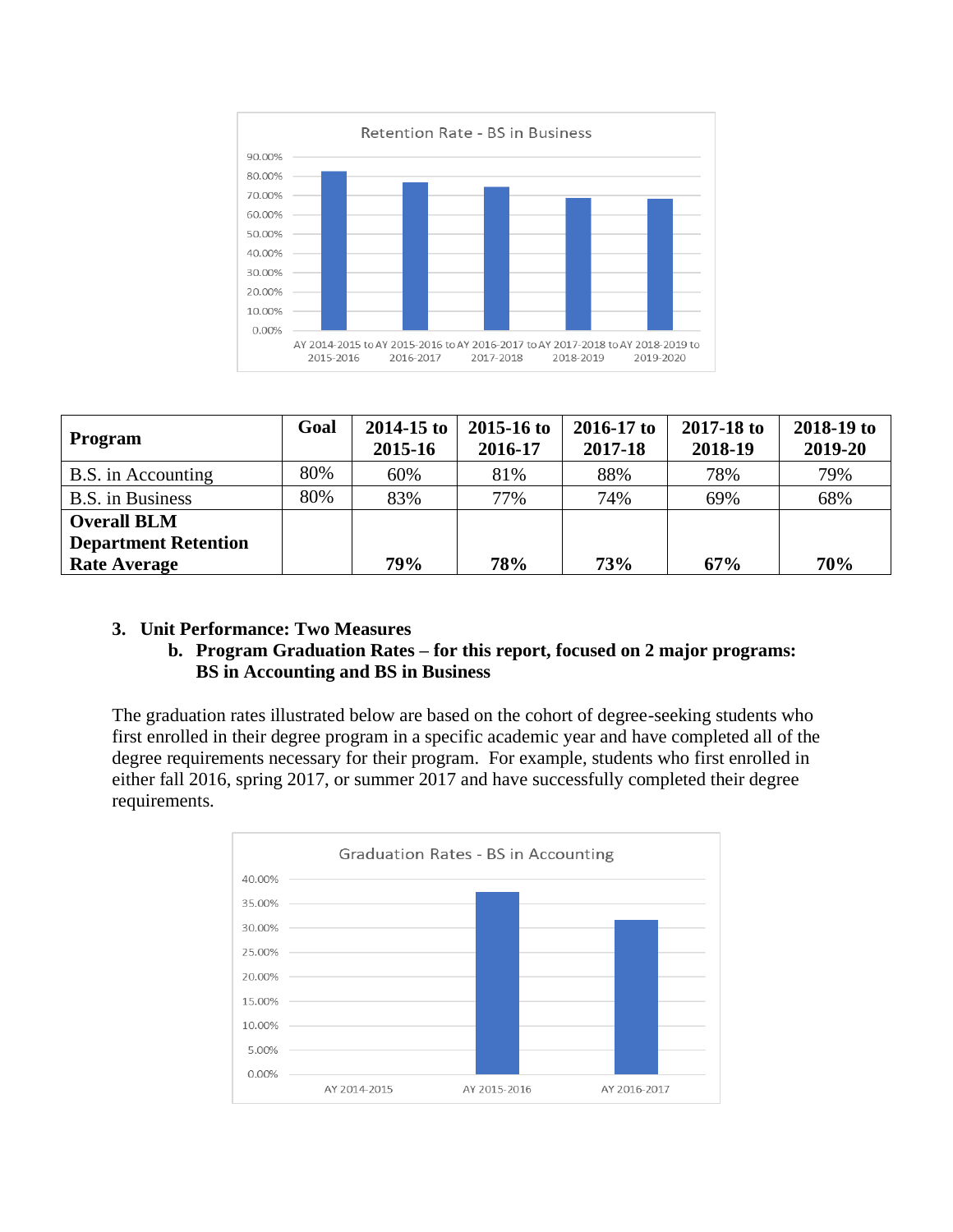

|                                | Goal | $2012 -$ | 2013- | $2014 -$ | $2015 -$ | 2016- |
|--------------------------------|------|----------|-------|----------|----------|-------|
| Program                        |      | 2013     | 2014  | 2015     | 2016     | 2017  |
| B.S. in Accounting             | 40%  |          |       | 0%       | 38%      | 32%   |
| <b>B.S.</b> in Business        | 40%  | 54%      | 44%   | 38%      | 33%      | 22%   |
| <b>Overall BLM Department</b>  |      |          |       |          |          |       |
| <b>Graduation Rate Average</b> |      | 51%      | 44%   | 36%      | 32%      | 21%   |

In talking to our Institutional Research group, it appears that students tend to be more focused once they narrow their choices. According to their research, a general BS in business tends to have a lower retention rate over the past couple years as compared to the more specific degree program like Accounting and other majors in the BLM Department. We are starting to see retention rates increase the last two academic years. But the data we have currently is not evidence of that. Much of this is influenced by the online student population which tends to be non-traditional, whose members work full-time or balance other obligations.

Based on this research it appears that the BS in Accounting program has maintained a fairly high retention rate. People know about the opportunities for success through accounting, and jobs are plentiful. The program is new and is being repositioned to support students pursuing the CPA. Results for retention and for graduation for the BS in Accounting are stronger than the general BS in Business major.

Actions taken to improve retention include reducing the amount of complexity on the front end of the course, helping to more smoothly onboard students. We changed our Departmental late policy to more of a sliding scale, giving no penalty for written assignments in first two days late, then 5% per day deduction. Lessened citation error deductions in the first paper. Gradually increasing those as they go forward. Aligning rubrics to all assignments with clearer directions from instructor on how to succeed. We extended quiz time limits in all the courses, as well as offering two tries on first quiz. Making assignments in the beginning of the course a little less rigorous or stressful, to build students up to gradually harder assignments.